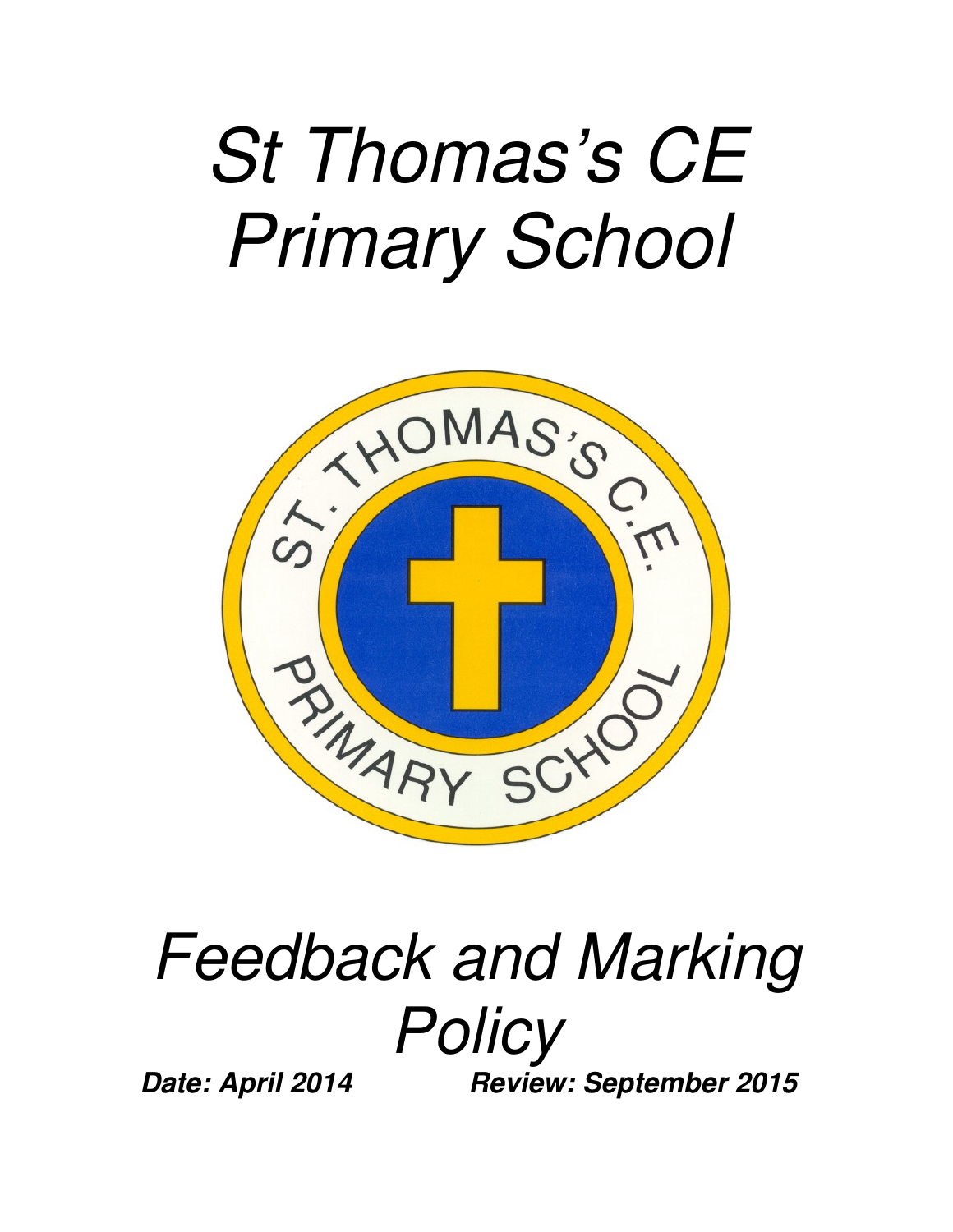#### **The Purpose of the policy**

The purpose of this policy is to make explicit how the teaching team mark children's work and provide feedback. All members of staff are expected to be familiar with the policy and to apply it consistently.

#### **The need for a marking policy**

It is important that the teaching team provides constructive feedback to children, both written and orally, focusing on success and improvement needs against learning intentions. This enables children to become reflective learners and helps them to close the gap between what they can do currently and what we would like them to do. We recognise that the teaching team consists of teachers, teaching assistants (TA's) and HLTA's.

#### **Guidelines**

A variety of tasks are set and marking these tasks is an essential part of a teaching team's role. If the marking is to have any value, a flexible approach must be adopted depending on the purpose of the task and the ability of the child but the marking must be kept up-to-date. Teacher's need to be clear, at the planning stage what outcomes they will be assessing and mark accordingly. Peer marking, self-marking and group marking are all key tools in providing verbal and written feedback to children in order to build on achievements and set new goals. Marking should celebrate achievement and impact on learning.

#### **The Principles That Guide the School's Approach to Marking and Feedback**

#### **Marking and feedback should:**

 Be manageable for the teaching team and accessible to the children. Relate to the learning intention.

Involve the teaching team working with the children.

 Give recognition and praise for achievement and clear strategies for improvement.

 Allow specific time for children to read, reflect and respond to marking where appropriate.

 Respond to individual learning needs taking opportunities to mark face-to-face where appropriate.

Inform future planning.

Use consistent codes within Key Stages.

 Ultimately be seen by children as a positive approach to improving their learning.

#### **The affect of marking on attainment**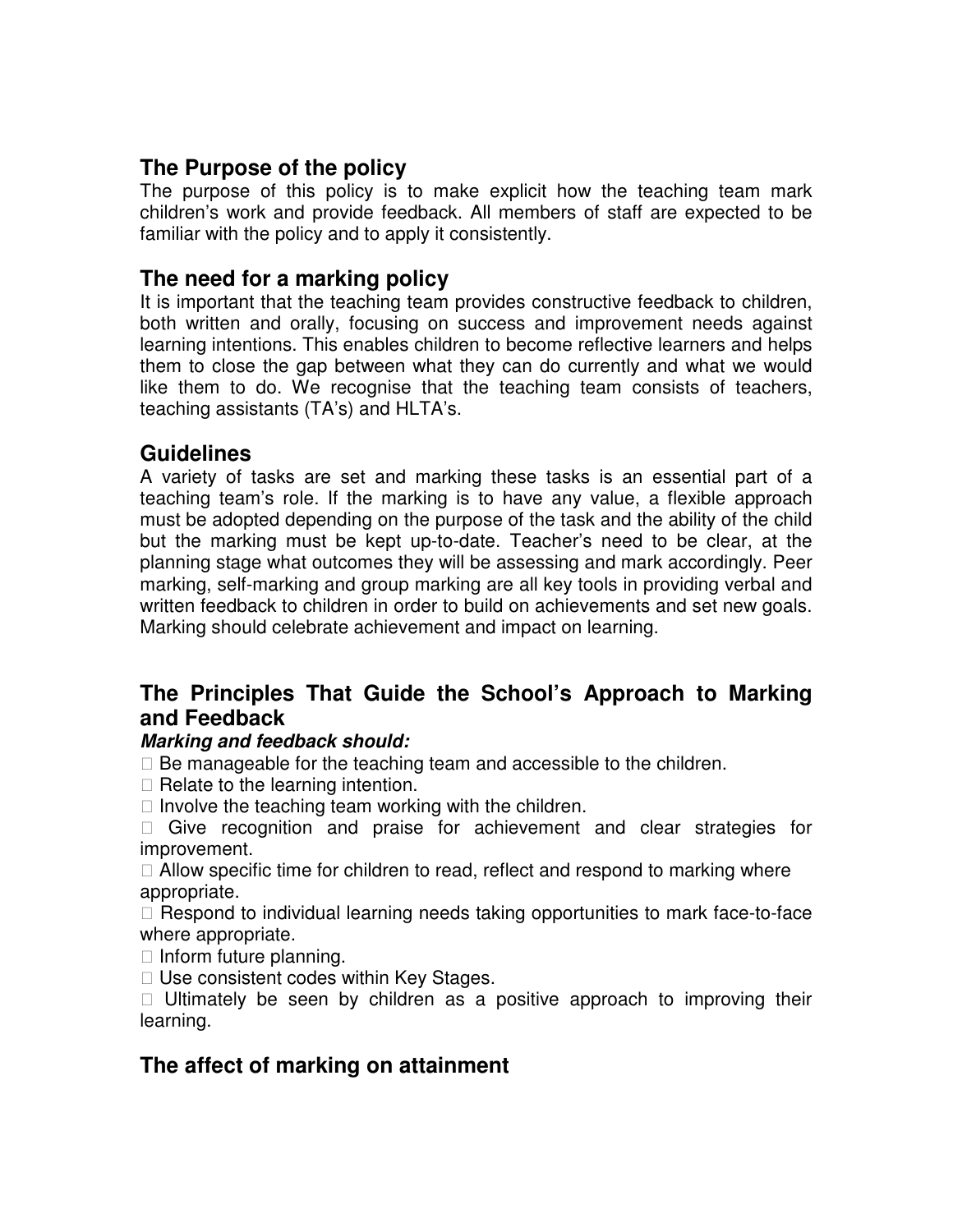Research has shown that consistent and effective marking, as documented in this policy, has a significant impact on raising achievement.

#### **The methodology of marking children's work**

The following are acceptable examples of methods of marking and feedback, however a minimum of one in every third piece of work in a subject should be quality marked. Mark schemes have been included in this policy as appendices.

#### **Oral Feedback**

It is important for all children to have oral feedback from a member of the teaching team from time to time. This dialogue should focus upon successes, areas for development and to set targets for future learning. This would be particularly appropriate within the performing arts areas

(see subject specific marking and feedback guidance in appendix).

#### **Summative Feedback / marking**

This is associated with closed tasks or exercises where the answer is either right or wrong. The children, as a class or in groups, can also mark this. (See relevant appendix on Subject specific marking and feedback for further information).

#### **Formative feedback / marking**

Not all pieces of work can be quality marked. Teachers need to decide whether work will simply be acknowledged or given detailed attention.

Acknowledgement should always relate to the learning intention.

#### **Marking and feedback given by members of the teaching team other than teachers.**

Where a member of the teaching team other than the class teacher has been involved in the child's learning, the work should be initialled and commented on where appropriate.

#### **Quality and Reflective Marking.**

A minimum of one in every third piece of work in every subject (except maths) should be quality marked. Teachers should focus first and foremost upon the learning intention of the task. The emphasis should be on both successes against the learning intention/success criteria and/or the improvement needs of the child.

When quality-marking teachers could:

**1** Read the entire piece of work.

**2** Highlight up to 3 examples of where the child has met the learning intention and indicate clearly a focused comment linked to this, which will help the child improve their future learning.

**3** Spelling, punctuation and grammar need not be marked in every piece of work (see subject specific guidance appendices). Age appropriate corrections should always be made.

**4** Symbols may be used as shorthand when marking, but if they are, pupils need to be clear about what the symbols represent. Suggested symbols are provided in the appendices. All the children should have a comment. When possible and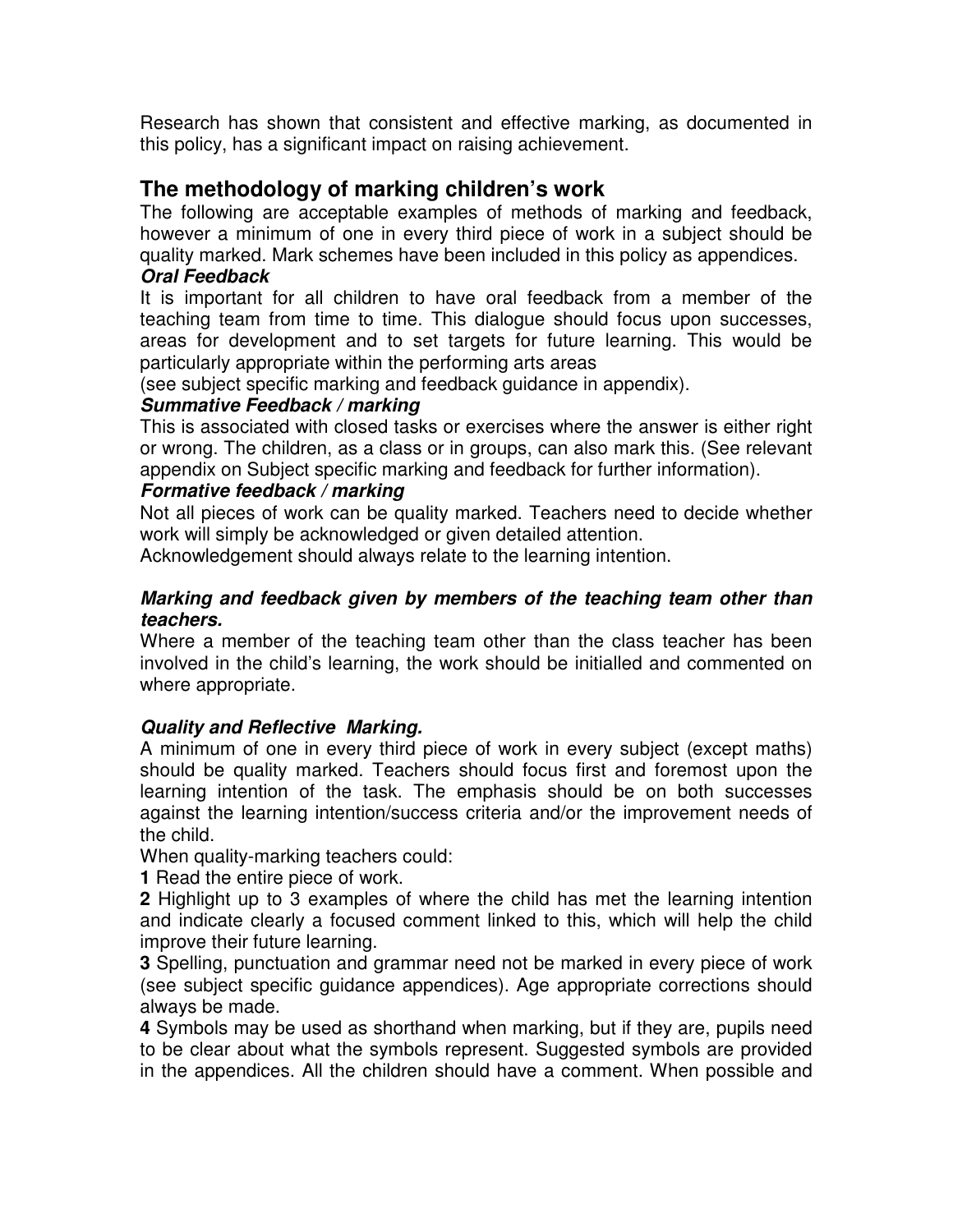appropriate, children should be given a comment, which will extend their thinking and requires a response.

#### **Marking and Feedback in the Early Years Foundation Stage**

In the Foundation Stage, marking and feedback strategies include:

Verbal Praise

Stickers and stamps

Written annotations, short and narrative observations (written)

Annotation of work and photographs by staff

Children beginning to annotate their own work and pictures

Oral dialogue with children about their play, work or special books

#### **Children's response to the comments**

#### **Self-Marking and evaluation**

Children should be given time at the start or prior to the lesson, to read and consider the written feedback the marker has provided.

Children should be encouraged to ask for clarification, if they do not understand a comment and should be clear about what they need to do in their next piece of work, as a result of the feedback they have received.

Children should be encouraged, where appropriate, to respond to the written feedback, either verbally or by writing a reply.

All children should sometimes be encouraged to self-evaluate and older children should be encouraged to identify their own three successes and look for an improvement point. This may be referred to as "Three Stars and a Wish". Younger children may use traffic lights or smiley faces as an alternative method. The children can then focus on this process as a way of analysing and learning.

Children should be given the opportunity to evaluate the work of their peers and provide suggestions for improvement.

#### **Monitoring and evaluating this policy**

This policy will be monitored through further consultation of staff and through the planned reviews.

Children's workbooks will be monitored by the LMT group, subject leaders and through whole staff scrutiny of books, with written and verbal feedback given to individual members of staff.

Where appropriate, subject leaders will highlight good practice and areas for development, in a summary document, for all staff to consider and discuss.

Subject leaders will monitor subject specific marking as part of their monitoring role.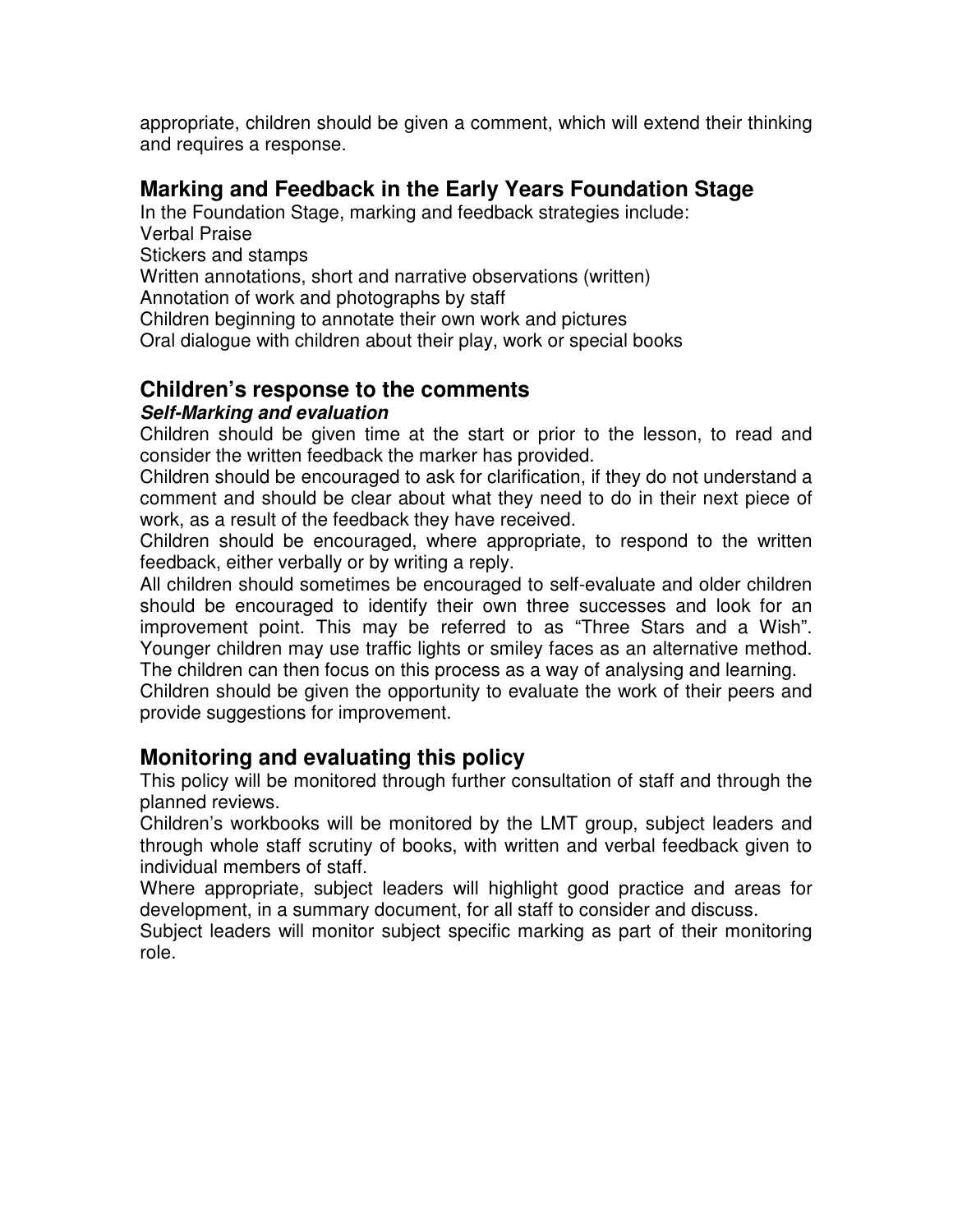## **Appendix 1 Subject Specific Marking and Feedback**

Within certain subjects, aspects of this policy may not apply or require further detail.

The following guidance is in addition to the requirements of this policy.

#### **Numeracy**

In Numeracy all pieces of work should be marked.

#### **Investigative and Practical work**

Where a child has undertaken an investigative or practical task, there should be a quality comment, which reflects their formative and summative assessment. Pupils should be given the opportunity to self-evaluate each objective using an age-appropriate method such as traffic lights or three stars and a wish.

#### **Literacy**

A minimum of one in every third piece of work should have a quality comment. Pupils should be given the opportunity to self-evaluate each objective using an age-appropriate method such as traffic lights or three stars and a wish.

When marking an extended piece of writing, there needs to be two comments: one to emphasize and praise a successful aspect of the piece and one to highlight an area for improvement. WOW words and other strengths may be highlighted. Success criteria provide a focus for marking.

#### **RE**

A minimum of one in every third piece of work should have a quality comment. Comments should relate to the AT2 aspect of the session encouraging a personal response from the child.

#### **ICT**

Samples of work used for ICT feedback should be annotated with the ICT learning intention rather than the curriculum area intention that it may support. The focus should be on the level of skill the child has used rather than the necessary outcome.

#### **Science**

In science all planned investigations should be quality marked with feedback matched to success criteria and/or learning objective

#### **Vocabulary**

Where subject specific vocabulary is written, this should be correctly spelt.

#### **Performing Arts**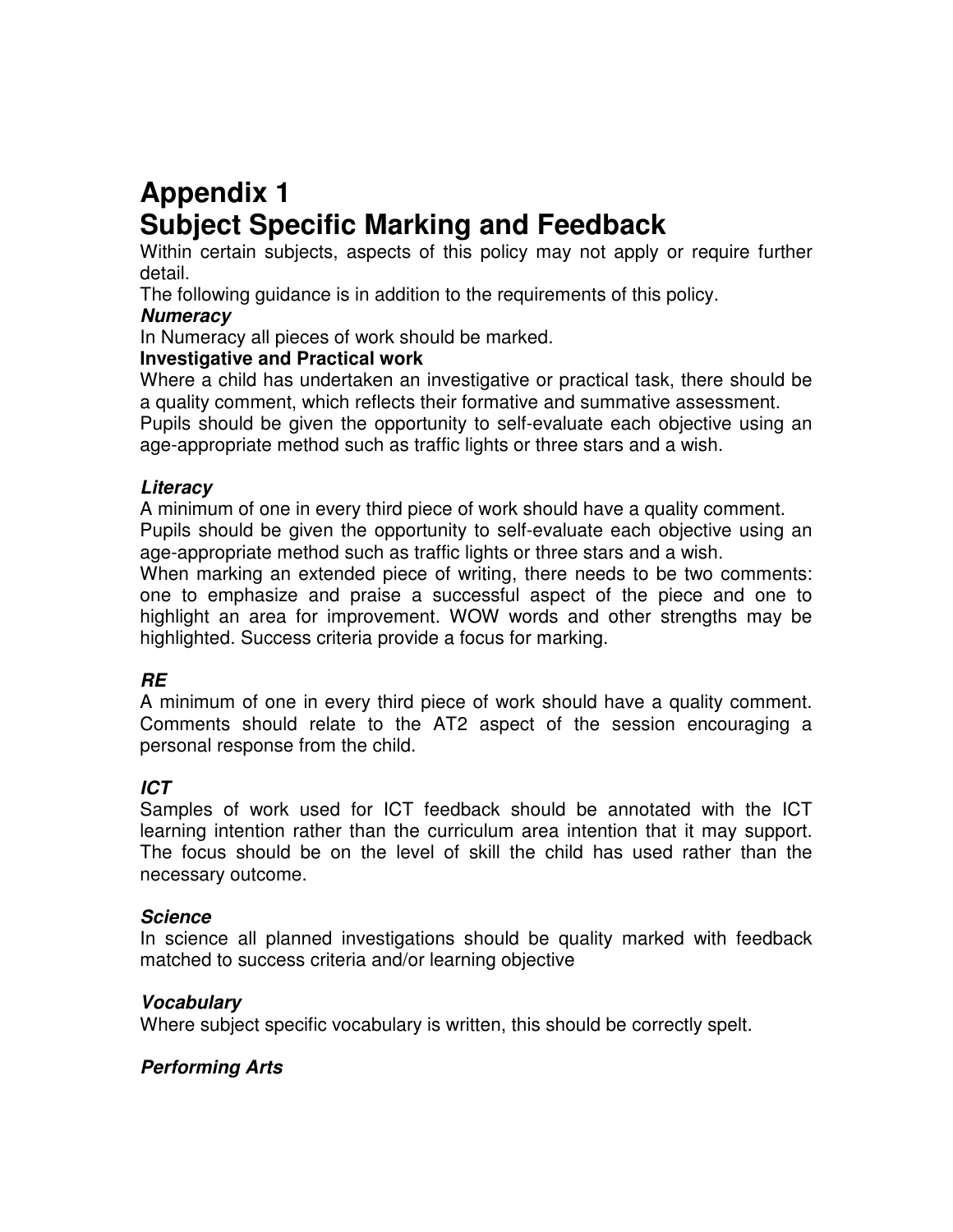Subjects such as PE, Music, Drama etc., should use oral feedback to support the children's learning and development. This could also include opportunities for the children to positively evaluate the work of their peer's performance. If written work is completed, the principles of quality feedback and marking should be applied.

#### **Specific guidelines for minimum marking/feedback**

In order to praise and encourage a child, the teacher's own method of praise e.g. verbal comments, good marks, stickers, showing another teacher/headteacher/class etc are used but the following standardised procedures and approaches should be adopted within the key stages as guiding principles.

All markers should initial the work.

Each piece of recorded work in core subjects should be marked using the 'traffic light' system:

> Red dot-<br>
> Red dot-<br>
> Red dot-Yellow/orange dot- learning objective partially met Green dot- learning objective met

Where a child is colour-blind a R,A,G will be written in the dot.

Alongside this staff should indicate the level of support the child received in completing the task. At KS2 independence is assumed and only support indicated.

| worked with teacher |
|---------------------|
|                     |

- TA- worked with teaching assistant
- I- completed independently<br>H- worked with volunteer/par
- worked with volunteer/parent helper
- WB- used individual whiteboards
- V- verbal evidence of meeting objective
- ICT- ICT activity
- P- practical activity
- R- resource used

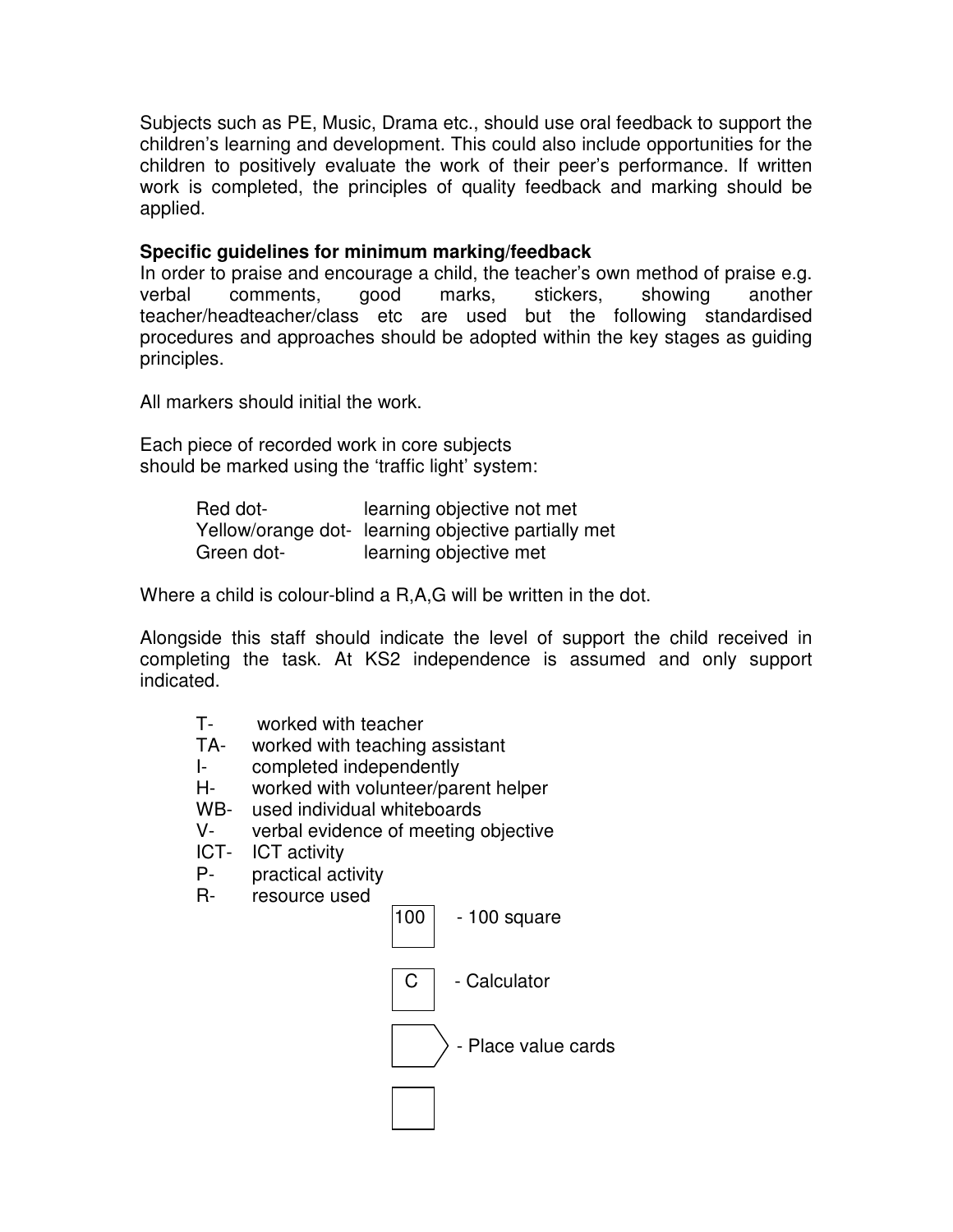#### N - Number line

If an extra challenge has been given to accelerate progress within the lesson this should be clearly identified i.e. Extra challenge in a bubble as a sub heading or in the margin.

Peer-marking and self- marking is encouraged as it encourages children to focus on the learning objectives. Criteria/ target grids are a recommended support in marking writing.

#### **Marking Code for English at Foundation & KS1**

The abilities of the children vary dramatically from those barely able to make a mark on paper to those with good independent writing skills. Marking therefore varies accordingly, recognising and building on individual's strengths and weaknesses and the appropriate requirements and expectations of the National Curriculum.

Basic key words should be spelt correctly and the children should be trained from an early age to use spelling aids to ensure misspelt words are corrected. Similarly children should be expected to begin all written work with a capital letter and end it with a full stop from the early stages of writing.

Suggested codes for marking English are as KS2 and these should be introduced bearing in mind the maturity and skills of the individual. Self and peer marking should be completed using the same code.

#### **Marking Code for English at KS2**

- // new paragraph
	- underline wrong word or spelling mistake
- ^ omission of a word
- AAAAA this part doesn't make sense
- O ring around a punctuation error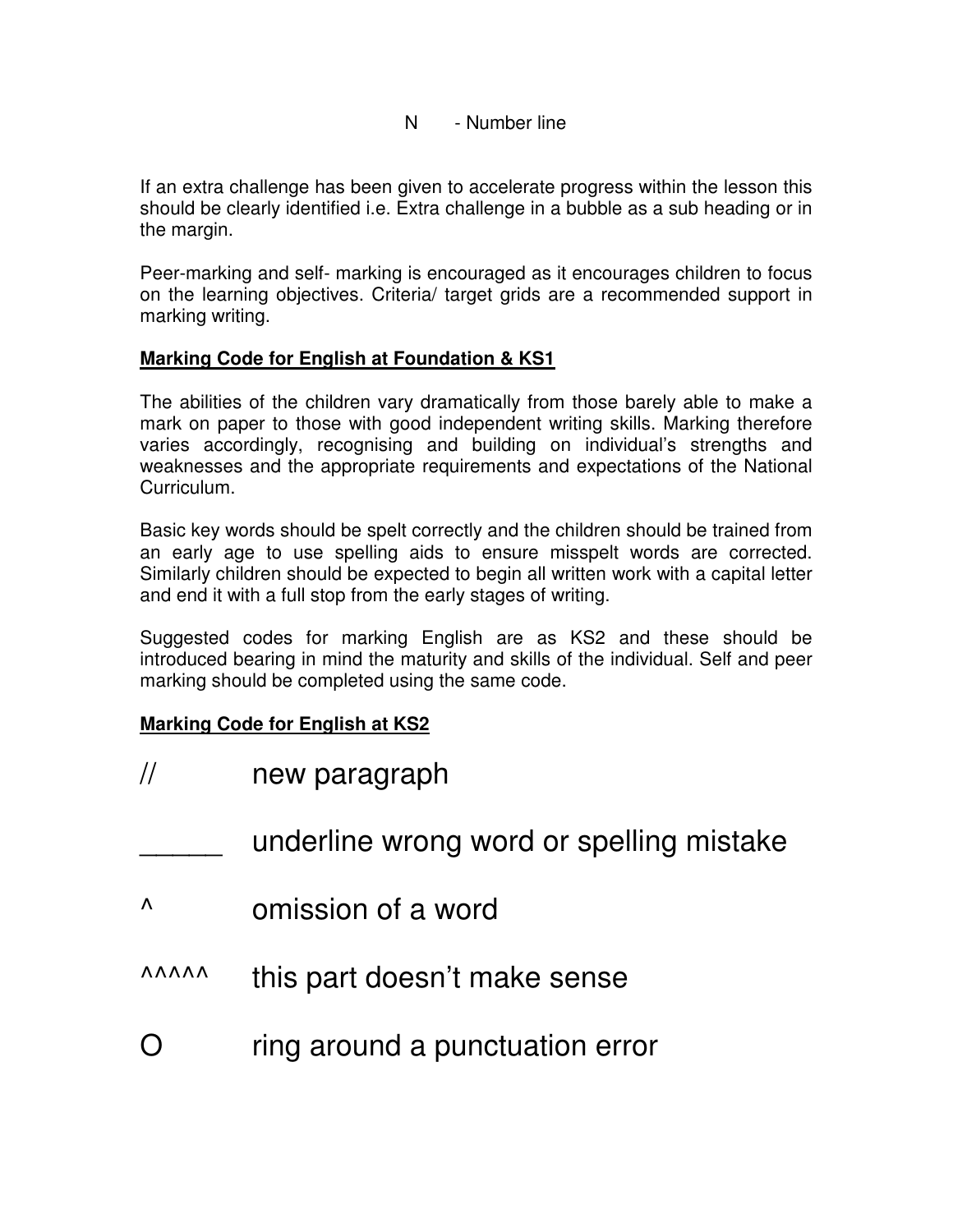### 2 ticks good work, phrase, use of punctuation

Key elements of marking

- 1. A pen/different colour from the child's should be used.
- 2. Marking should be clear, accurate and neat.
- 3. Any writing done by the teacher/teaching assistant should be in the school's cursive style and joined at KS2.
- 4. Initial any work you mark

#### **Appendix 2 Handwriting Code**

#### **Foundation & Key Stage One**

From Reception all children write in pencil for all their work unless specifically requested by teachers/teaching assistants e.g.work for posters, displays etc. All the children will adopt the cursive writing style and this must be marked as deemed appropriate by individual teachers/teaching assistants keeping in pace with the child's own fine motor skill development. Y2 children will begin to join letters as appropriate and this should be encouraged. Letter or number reversals and misplaced capital letters should always be corrected as appropriate to age of children.

#### **Key Stage Two**

In Y3&4 children use pencil for all work. Writing should be joined or efforts at joining should be made following the Cripps scheme. In Y5&6 pens are provided for all children to use in written work. Pencils must be used for maths, drawings and diagrams.

#### **Presentation Code**

#### **Foundation & Key Stage One**

All work should be dated. It may be appropriate for the teacher/teaching assistant to date the work for very young children but all children should gradually start to write the date to familiarise them with the days of the week and months of the year.

With Y2 the numeric date could also be introduced for maths work when appropriate. This is consistent with KS2 expectations.

Rubbers are available for children to correct their mistakes as they work.

All children are encouraged to take pride in the presentation of their work and to feel that their work is valued.